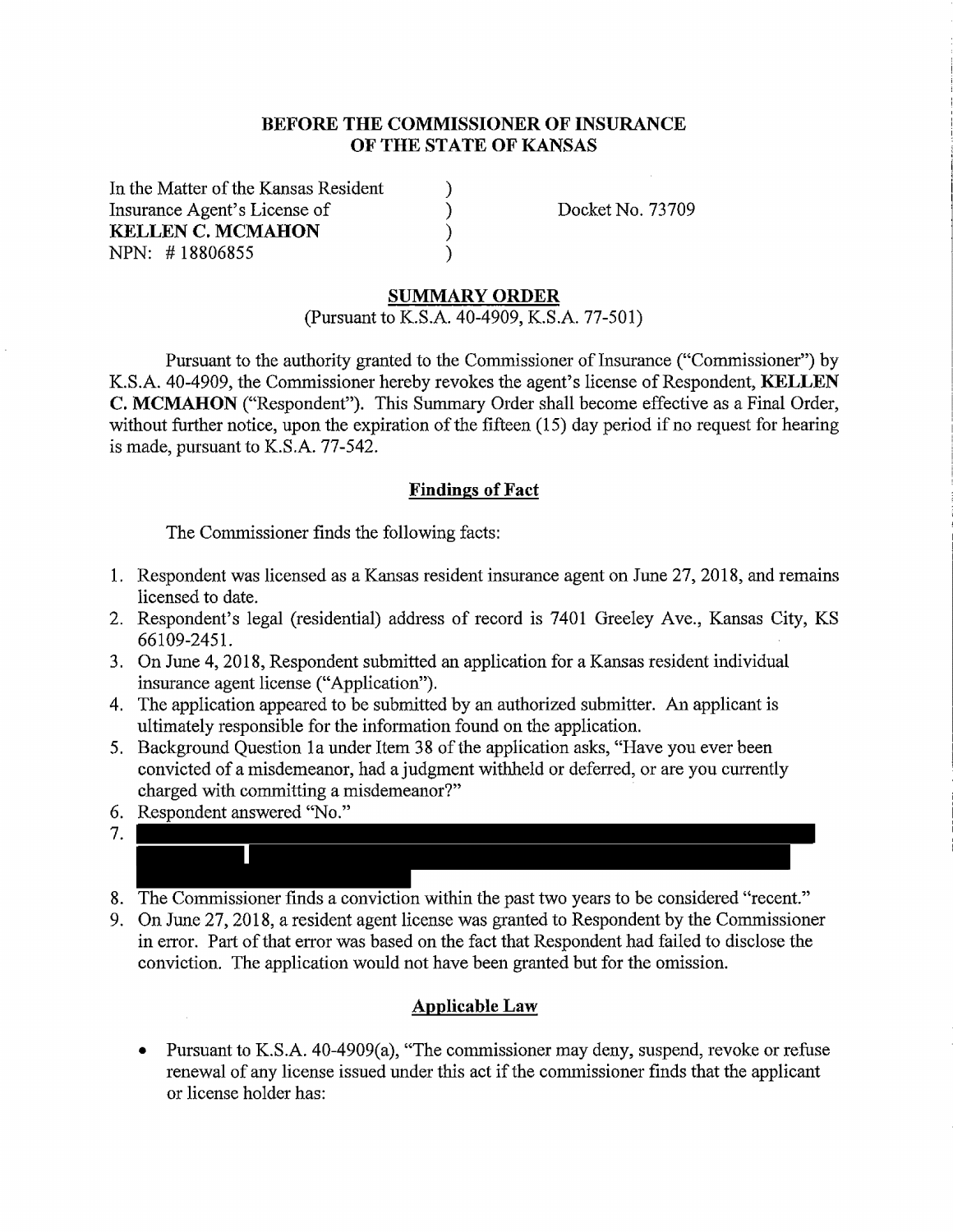- o (1) Provided incorrect, misleading, incomplete or untrue information in the license application... [and/or]
- o (6) Been convicted of a misdemeanor or felony." K.S.A. 40-4909(a)." K.S.A. 40- 4909(a)

## **Policy Reasons**

- 1. It is in the public interest that the license of an agent who provided incorrect, misleading, incomplete or untrue information in the license application be revoked.
- 2. It is in the public interest that the license of an agent who has recently been convicted of a misdemeanor be revoked.

# **Conclusions of Law**

- 1. The Commissioner has jurisdiction over **KELLEN C. MCMAHON** as well as the subject matter of this proceeding, and such proceeding is held in the public interest.
- 2. The Commissioner finds that Respondent's Kansas license may be revoked because **KELLEN C. MCMAHON** provided incorrect, misleading, incomplete or untrue information in the license application.
- 3. The Commissioner finds that Respondent's Kansas license may be revoked because **KELLEN C. MCMAHON** was recently convicted of a misdemeanor.
- 4. The Commissioner finds, pursuant to K.S.A. 40-4909(b ), that the interests of the public are not properly served under Respondent's license.
- 5. Accordingly, the Commissioner concludes that sufficient grounds exist for the revocation of the insurance agent's license of **KELLEN C. MCMAHON,** pursuant to K.S.A. 40- 4909(a) and (b).

# **IT IS THEREFORE ORDERED BY THE COMMISSIONER OF INSURANCE THAT:**

- 1. The Kansas nomesident Insurance Agent's License of **KELLEN C. MCMAHON** is hereby **REVOKED** the effective date of this Order.
- 2. **IT IS FURTHER ORDERED** that **KELLEN C. MCMAHON** shall **CEASE** and **DESIST** from the sale, solicitation or negotiation of insurance and/or receiving compensation deriving from the sale, solicitation or negotiation of insurance conducted after the effective date of this Order.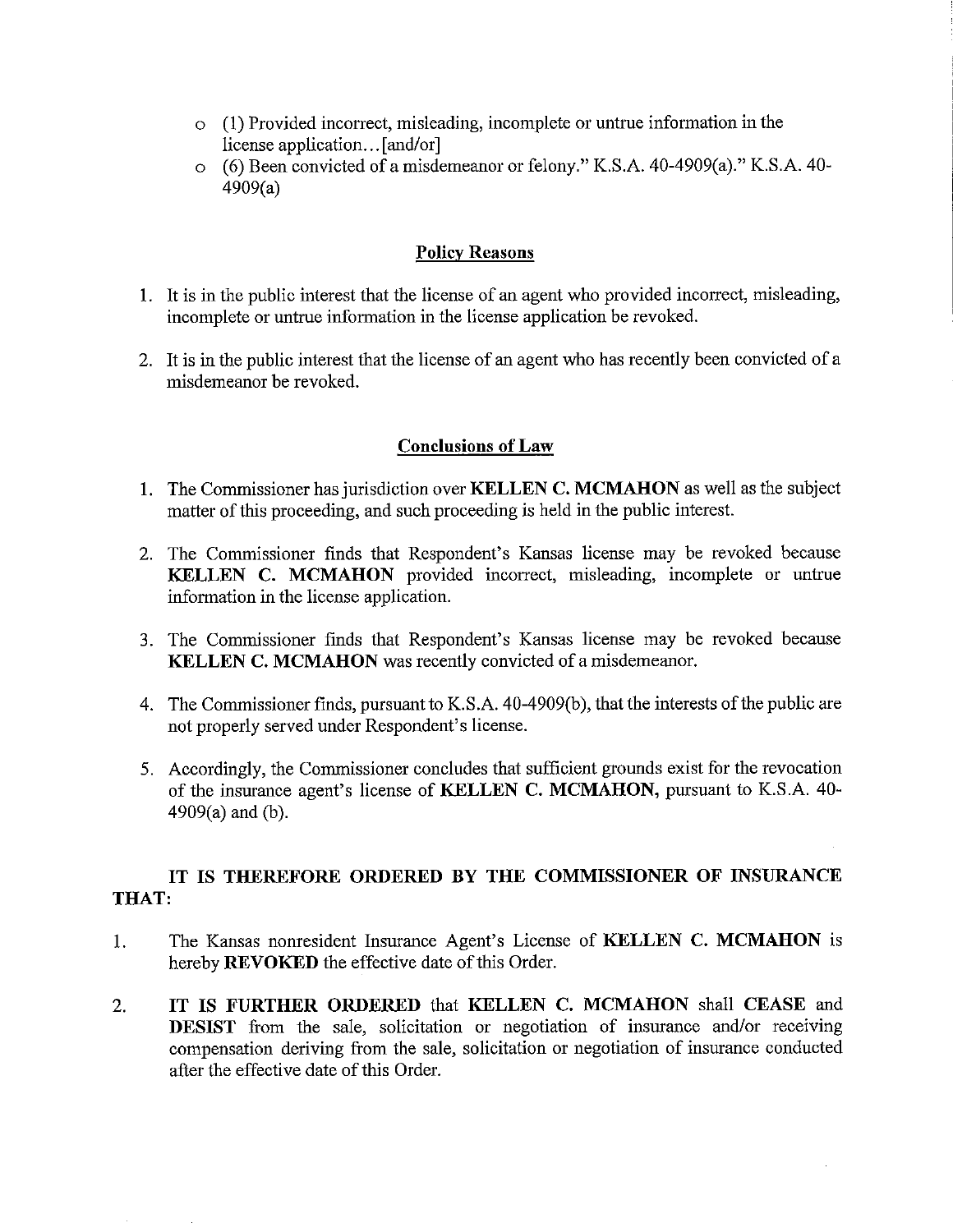# **IT IS SO ORDERED THIS**  $\angle O$  **DAY OF**  $\angle O$  **y** , 2018, IN THE CITY **OF TOPEKA, COUNTY OF SHAWNEE, STATE OF KANSAS.**



Ken Selzer, CPA Commissioner of Insurance

BY:

General Counsel

## **NOTICE AND OPPORTUNITY FOR HEARING**

**KELLEN C. MCMAHON,** within fifteen (15) days of service of this Summary Order, may file with the Kansas Insurance Department a written request for hearing on this Summary Order, as provided by K.S.A. 77-542. In the event a hearing is requested, such request should be directed to:

> Diane Minear, General Counsel Kansas Insurance Department 420 S.W.  $9<sup>th</sup>$  Street Topeka, Kansas 66612

Any costs incurred as a result of conducting any administrative hearing shall be assessed against the agent/agency who is the subject of the hearing as provided by K.S.A. 40-4909(f). Costs shall include witness fees, mileage allowances, any costs associated with reproduction of documents which become part of the hearing record, and the expense of making a record of the hearing.

If a hearing is not requested, this Summary Order shall become effective as a Final Order, without further notice, upon the expiration of the fifteen (15) day period for requesting a hearing. The Final Order will constitute final agency action in the matter.

In the event the Respondent files a petition for judicial review, the agency officer designated pursuant to K.S.A. 77-613(e) to receive service of a petition for judicial review on behalf of the Kansas Insurance Department is:

> Diane Minear, General Counsel Kansas Insurance Department 420 S.W. 9<sup>th</sup> St. Topeka, Kansas 66612